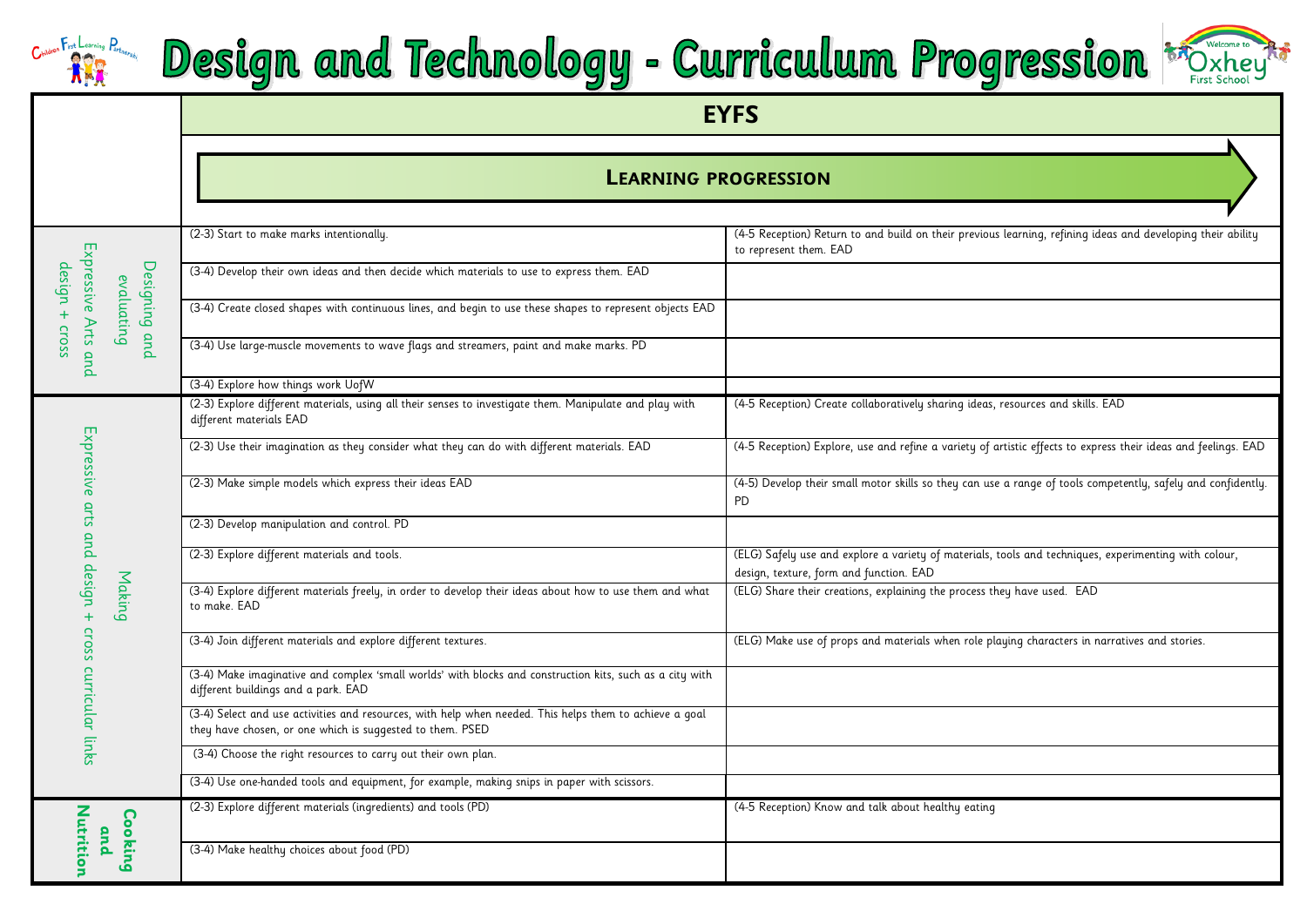#### EYFS - Nursery/Reception - Design and Technology

|                                       | <b>Cycle A</b>                                                                                                                                                                                                                                                                                                                                                                                                                                                                                                                                                                                                                                                                              |                                                                                                                                                                                                                                                                                                                                                                                                                                                                                                                                                                                                                                                                                   |                                                                                                                                                                                                                                                                                                                                                                                                                                                                                                                                                                                                                                                                                                                                                                                           |                                                                                                                                                                                                                                                                                                                                                                                                                                                                                                                                                                                                                                                                                                                                                                                            |                                                                                                                                                                                                                                                                                                                                                                                                                                                                                                                                                                                                                                                                             |                                                                                                                                                                                                                                                                                                                                                                                                                                                                                                                                                                                                                                                                                    |  |
|---------------------------------------|---------------------------------------------------------------------------------------------------------------------------------------------------------------------------------------------------------------------------------------------------------------------------------------------------------------------------------------------------------------------------------------------------------------------------------------------------------------------------------------------------------------------------------------------------------------------------------------------------------------------------------------------------------------------------------------------|-----------------------------------------------------------------------------------------------------------------------------------------------------------------------------------------------------------------------------------------------------------------------------------------------------------------------------------------------------------------------------------------------------------------------------------------------------------------------------------------------------------------------------------------------------------------------------------------------------------------------------------------------------------------------------------|-------------------------------------------------------------------------------------------------------------------------------------------------------------------------------------------------------------------------------------------------------------------------------------------------------------------------------------------------------------------------------------------------------------------------------------------------------------------------------------------------------------------------------------------------------------------------------------------------------------------------------------------------------------------------------------------------------------------------------------------------------------------------------------------|--------------------------------------------------------------------------------------------------------------------------------------------------------------------------------------------------------------------------------------------------------------------------------------------------------------------------------------------------------------------------------------------------------------------------------------------------------------------------------------------------------------------------------------------------------------------------------------------------------------------------------------------------------------------------------------------------------------------------------------------------------------------------------------------|-----------------------------------------------------------------------------------------------------------------------------------------------------------------------------------------------------------------------------------------------------------------------------------------------------------------------------------------------------------------------------------------------------------------------------------------------------------------------------------------------------------------------------------------------------------------------------------------------------------------------------------------------------------------------------|------------------------------------------------------------------------------------------------------------------------------------------------------------------------------------------------------------------------------------------------------------------------------------------------------------------------------------------------------------------------------------------------------------------------------------------------------------------------------------------------------------------------------------------------------------------------------------------------------------------------------------------------------------------------------------|--|
|                                       | This is me!                                                                                                                                                                                                                                                                                                                                                                                                                                                                                                                                                                                                                                                                                 | <b>Super Celebrations</b>                                                                                                                                                                                                                                                                                                                                                                                                                                                                                                                                                                                                                                                         | Out of this world!                                                                                                                                                                                                                                                                                                                                                                                                                                                                                                                                                                                                                                                                                                                                                                        | Once upon a time                                                                                                                                                                                                                                                                                                                                                                                                                                                                                                                                                                                                                                                                                                                                                                           | All creatures great and<br>small                                                                                                                                                                                                                                                                                                                                                                                                                                                                                                                                                                                                                                            | Let the adventures<br>begin!                                                                                                                                                                                                                                                                                                                                                                                                                                                                                                                                                                                                                                                       |  |
| Development<br><b>Matters</b>         | $2 - 3$<br>3-4 Nursery                                                                                                                                                                                                                                                                                                                                                                                                                                                                                                                                                                                                                                                                      | 3-4 Nursery<br>4-5 Reception                                                                                                                                                                                                                                                                                                                                                                                                                                                                                                                                                                                                                                                      | 2-3 (new intake)<br>3-4 Nursery                                                                                                                                                                                                                                                                                                                                                                                                                                                                                                                                                                                                                                                                                                                                                           | 3-4 Nursery<br>4-5 Reception                                                                                                                                                                                                                                                                                                                                                                                                                                                                                                                                                                                                                                                                                                                                                               | 2-3 (new intake)<br>3-4 Nursery<br>4-5 Reception                                                                                                                                                                                                                                                                                                                                                                                                                                                                                                                                                                                                                            | 3-4 Nursery<br>4-5 Reception                                                                                                                                                                                                                                                                                                                                                                                                                                                                                                                                                                                                                                                       |  |
| Vocabulary<br>introduced/<br>embedded | Designing and evaluating-Re-<br>sources, media, materials, tools,<br>scissors, boxes, tubes, tape, glue,<br>Lego bricks, Duplo blocks, tubs,<br>string, cartons, elastic bands, decora-<br>tive materials, paint, pompoms,<br>feathers, sequins, support, copy role-<br>play ideas, show experiences, re-<br>sponse, range of media, discuss,<br>share.<br>Making- Construction, resources,<br>media, materials, tools, scissors,<br>boxes, tubes, tape, glue, Lego bricks,<br>Duplo blocks, tubs, string, cartons,<br>elastic bands, decorative materials,<br>paint, pompoms, feathers, sequins,<br>stack, up, across, next to, space,<br>create, join, build, upright, share,<br>discuss. | Designing and evaluating-Re-<br>sources, media, materials, tools, scis-<br>sors, boxes, tubes, tape, glue, Lego<br>bricks, Duplo blocks, tubs, string,<br>cartons, elastic bands, decorative<br>materials, paint, pompoms, feathers,<br>sequins, support, copy role-play ideas,<br>show experiences, response, range of<br>media, discuss, share.<br>Making-Construction, resources,<br>media, materials, tools, scissors, boxes.<br>tubes, tape, glue, Lego bricks, Duplo<br>blocks, tubs, string, cartons, elastic<br>bands, decorative materials, paint,<br>pompoms, feathers, sequins, stack, up,<br>across, next to, space, create, join,<br>build, upright, share, discuss. | Designing and evaluating-Resources<br>media, materials, tools, scissors, boxes,<br>tubes, tape, glue, Lego bricks, Duplo<br>blocks, tubs, string, cartons, elastic<br>bands, decorative materials, paint,<br>pompoms, feathers, sequins, support,<br>copy role-play ideas, show experiences,<br>response, range of media, discuss, share.<br>Making- Construction, resources,<br>media, materials, tools, scissors, boxes<br>tubes, tape, glue, Lego bricks, Duplo<br>blocks, tubs, string, cartons, elastic<br>bands, decorative materials, paint,<br>pompoms, feathers, sequins, stack, up,<br>across, next to, space, create, join, build,<br>upright, share, discuss.<br>Cooking and nutrition- Try, interest<br>experience, explore describe, respond,<br>feel, food, names of food. | Designing and evaluating-Resources<br>media, materials, tools, scissors, boxes,<br>tubes, tape, glue, Lego bricks, Duplo<br>blocks, tubs, string, cartons, elastic<br>bands, decorative materials, paint,<br>pompoms, feathers, sequins, support,<br>copy role-play ideas, show experiences,<br>response, range of media, discuss, share.<br>Making-Construction, resources,<br>media, materials, tools, scissors, boxes,<br>tubes, tape, glue, Lego bricks, Duplo<br>blocks, tubs, string, cartons, elastic<br>bands, decorative materials, paint,<br>pompoms, feathers, sequins, stack, up,<br>across, next to, space, create, join, build,<br>upright, share, discuss.<br>Cooking and nutrition- Try, interest,<br>experience, explore describe, respond,<br>feel, food, names of food. | Designing and evaluating-Resources,<br>media, materials, tools, scissors, boxes,<br>tubes, tape, glue, Lego bricks, Duplo<br>blocks, tubs, string, cartons, elastic<br>bands, decorative materials, paint,<br>pompoms, feathers, sequins, support,<br>copy role-play ideas, show experiences,<br>response, range of media, discuss, share.<br>Making- Construction, resources,<br>media, materials, tools, scissors, boxes,<br>tubes, tape, glue, Lego bricks, Duplo<br>blocks, tubs, string, cartons, elastic<br>bands, decorative materials, paint,<br>pompoms, feathers, sequins, stack, up,<br>across, next to, space, create, join, build,<br>upright, share, discuss. | Designing and evaluating-Resources<br>media, materials, tools, scissors, boxes,<br>tubes, tape, glue, Lego bricks, Duplo<br>blocks, tubs, string, cartons, elastic<br>bands, decorative materials, paint,<br>pompoms, feathers, sequins, support,<br>copy role-play ideas, show experiences,<br>response, range of media, discuss, share.<br>Making- Construction, resources,<br>media, materials, tools, scissors, boxes,<br>tubes, tape, glue, Lego bricks, Duplo<br>blocks, tubs, string, cartons, elastic<br>bands, decorative materials, paint,<br>pompoms, feathers, sequins, stack, up,<br>across, next to, space, create, join, build,<br>upright, share, discuss, Folding |  |
| I know that/<br>how to                | I know how to use scissors<br>safely<br>I know how to use an object<br>to represent something else in<br>pretend play such as a wood-<br>en block for a phone or a box<br>for a house.<br>I know how use construction<br>materials to create my ideas.<br>I know that different media<br>can be combined to create<br>my design.<br>I know how to change mate-<br>rials to create my design.<br>I know how to choose the<br>right tools for cutting, and<br>joining the materials I am<br>using.                                                                                                                                                                                            | I know how to use scissors<br>safely<br>I know how to use an object<br>to represent something else in<br>pretend play such as a wood-<br>en block for a phone or a box<br>for a house.<br>I know how use construction<br>materials to create my ideas.<br>I know that different media<br>can be combined to create my<br>design.<br>I know how to change materi-<br>als to create my design.<br>I know how to choose the<br>right tools for cutting, and<br>joining the materials I am<br>using.                                                                                                                                                                                  | I know how to use scissors<br>safely<br>I know how use construction<br>materials to create my ideas.<br>* I know that I can have my<br>own ideas about what I want<br>to make and can choose the<br>materials that I need.<br>* I know how choose what I<br>need to create my design and<br>change it if I need to.<br>* I know how to choose the<br>right tools for cutting, and<br>joining the materials I am using.<br>I know how to explain to some-<br>one else the techniques I have<br>used to cut or join.                                                                                                                                                                                                                                                                        | I know how to use scissors<br>safely<br>I know how use construction<br>materials to create my ideas.<br>* I know that I can have my<br>own ideas about what I want<br>to make and can choose the<br>materials that I need.<br>* I know how choose what I<br>need to create my design and<br>change it if I need to.<br>* I know how to choose the<br>right tools for cutting, and<br>joining the materials I am using.<br>I know how to explain to some-<br>one else the techniques I have<br>used to cut or join.                                                                                                                                                                                                                                                                         | I know how to use construction<br>kits to create small worlds for<br>play<br>I know how to join different<br>materials using tape, glue, hole<br>punch and string, staples<br>I know how to share my ideas<br>for making things with others<br>I know how to talk about how I<br>have made my design                                                                                                                                                                                                                                                                                                                                                                        | I know how to use construction<br>kits to create small worlds for<br>play<br>I know how to join different<br>materials using tape, glue, hole<br>punch and string, staples<br>I know how to share my ideas<br>for making things with others<br>I know how to talk about how I<br>have made my design                                                                                                                                                                                                                                                                                                                                                                               |  |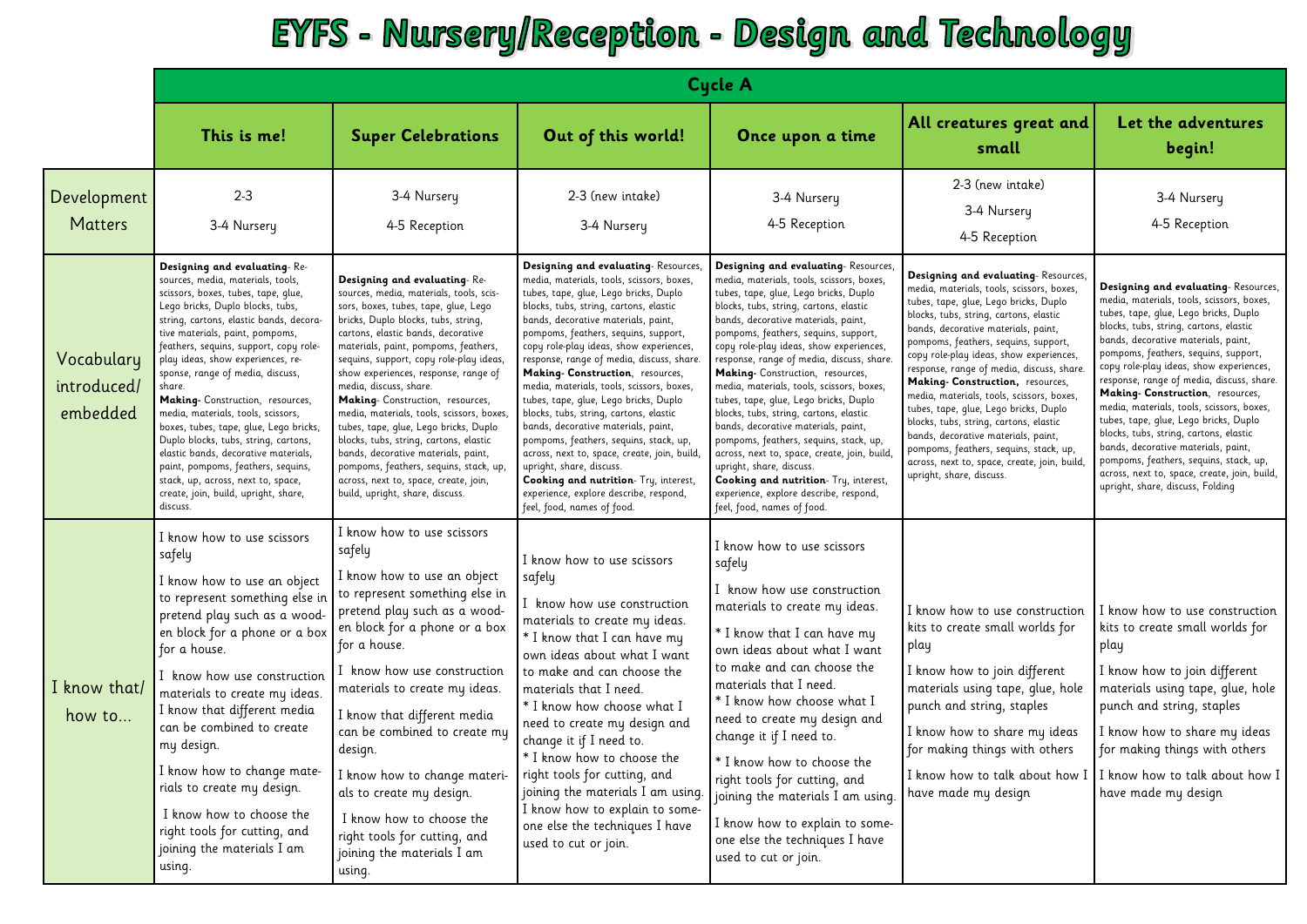#### **EYFS - Nursery/Reception - Design and Technology**

|                                        | <b>Cycle B</b>                                                                                                                                                                                                                                                                                                                                                                                                                                                                                                                                                                                                                                                                              |                                                                                                                                                                                                                                                                                                                                                                                                                                                                                                                                                                                                                                                                                   |                                                                                                                                                                                                                                                                                                                                                                                                                                                                                                                                                                                                                                                                                                                                                                                            |                                                                                                                                                                                                                                                                                                                                                                                                                                                                                                                                                                                                                                                                                                                                                                                              |                                                                                                                                                                                                                                                                                                                                                                                                                                                                                                                                                                                                                                                                            |                                                                                                                                                                                                                                                                                                                                                                                                                                                                                                                                                                                                                                                                                     |  |  |
|----------------------------------------|---------------------------------------------------------------------------------------------------------------------------------------------------------------------------------------------------------------------------------------------------------------------------------------------------------------------------------------------------------------------------------------------------------------------------------------------------------------------------------------------------------------------------------------------------------------------------------------------------------------------------------------------------------------------------------------------|-----------------------------------------------------------------------------------------------------------------------------------------------------------------------------------------------------------------------------------------------------------------------------------------------------------------------------------------------------------------------------------------------------------------------------------------------------------------------------------------------------------------------------------------------------------------------------------------------------------------------------------------------------------------------------------|--------------------------------------------------------------------------------------------------------------------------------------------------------------------------------------------------------------------------------------------------------------------------------------------------------------------------------------------------------------------------------------------------------------------------------------------------------------------------------------------------------------------------------------------------------------------------------------------------------------------------------------------------------------------------------------------------------------------------------------------------------------------------------------------|----------------------------------------------------------------------------------------------------------------------------------------------------------------------------------------------------------------------------------------------------------------------------------------------------------------------------------------------------------------------------------------------------------------------------------------------------------------------------------------------------------------------------------------------------------------------------------------------------------------------------------------------------------------------------------------------------------------------------------------------------------------------------------------------|----------------------------------------------------------------------------------------------------------------------------------------------------------------------------------------------------------------------------------------------------------------------------------------------------------------------------------------------------------------------------------------------------------------------------------------------------------------------------------------------------------------------------------------------------------------------------------------------------------------------------------------------------------------------------|-------------------------------------------------------------------------------------------------------------------------------------------------------------------------------------------------------------------------------------------------------------------------------------------------------------------------------------------------------------------------------------------------------------------------------------------------------------------------------------------------------------------------------------------------------------------------------------------------------------------------------------------------------------------------------------|--|--|
|                                        | All about me!                                                                                                                                                                                                                                                                                                                                                                                                                                                                                                                                                                                                                                                                               | Lets have a party!                                                                                                                                                                                                                                                                                                                                                                                                                                                                                                                                                                                                                                                                | A world of pure imagi-<br>nation!                                                                                                                                                                                                                                                                                                                                                                                                                                                                                                                                                                                                                                                                                                                                                          | Happily ever after                                                                                                                                                                                                                                                                                                                                                                                                                                                                                                                                                                                                                                                                                                                                                                           | All things bright and<br>beautiful!                                                                                                                                                                                                                                                                                                                                                                                                                                                                                                                                                                                                                                        | Lets go on an adven-<br>ture!                                                                                                                                                                                                                                                                                                                                                                                                                                                                                                                                                                                                                                                       |  |  |
| Development<br><b>Matters</b><br>Stage | $2 - 3$<br>3-4 Nursery<br>4-5 Reception                                                                                                                                                                                                                                                                                                                                                                                                                                                                                                                                                                                                                                                     | 3-4 Nursery<br>4-5 Reception                                                                                                                                                                                                                                                                                                                                                                                                                                                                                                                                                                                                                                                      | 2-3 (new intake)<br>3-4 Nursery<br>4-5 Reception                                                                                                                                                                                                                                                                                                                                                                                                                                                                                                                                                                                                                                                                                                                                           | 3-4 Nursery<br>4-5 Reception                                                                                                                                                                                                                                                                                                                                                                                                                                                                                                                                                                                                                                                                                                                                                                 | 2-3 (new intake)<br>3-4 Nursery<br>4-5 Reception                                                                                                                                                                                                                                                                                                                                                                                                                                                                                                                                                                                                                           | 3-4 Nursery<br>4-5 Reception                                                                                                                                                                                                                                                                                                                                                                                                                                                                                                                                                                                                                                                        |  |  |
| Vocabulary<br>introduced/<br>embedded  | Designing and evaluating-Re-<br>sources, media, materials, tools,<br>scissors, boxes, tubes, tape, glue,<br>Lego bricks, Duplo blocks, tubs,<br>string, cartons, elastic bands, decora-<br>tive materials, paint, pompoms,<br>feathers, sequins, support, copy role-<br>play ideas, show experiences, re-<br>sponse, range of media, discuss,<br>share.<br>Making- Construction, resources,<br>media, materials, tools, scissors,<br>boxes, tubes, tape, glue, Lego bricks,<br>Duplo blocks, tubs, string, cartons,<br>elastic bands, decorative materials,<br>paint, pompoms, feathers, sequins,<br>stack, up, across, next to, space,<br>create, join, build, upright, share,<br>discuss. | Designing and evaluating-Re-<br>sources, media, materials, tools, scis-<br>sors, boxes, tubes, tape, glue, Lego<br>bricks, Duplo blocks, tubs, string,<br>cartons, elastic bands, decorative<br>materials, paint, pompoms, feathers,<br>sequins, support, copy role-play ideas,<br>show experiences, response, range of<br>media, discuss, share.<br>Making-Construction, resources,<br>media, materials, tools, scissors, boxes,<br>tubes, tape, glue, Lego bricks, Duplo<br>blocks, tubs, string, cartons, elastic<br>bands, decorative materials, paint,<br>pompoms, feathers, sequins, stack, up,<br>across, next to, space, create, join,<br>build, upright, share, discuss. | Designing and evaluating-Resources,<br>media, materials, tools, scissors, boxes,<br>tubes, tape, glue, Lego bricks, Duplo<br>blocks, tubs, string, cartons, elastic<br>bands, decorative materials, paint,<br>pompoms, feathers, sequins, support,<br>copy role-play ideas, show experiences,<br>response, range of media, discuss, share.<br>Making- Construction, resources,<br>media, materials, tools, scissors, boxes<br>tubes, tape, glue, Lego bricks, Duplo<br>blocks, tubs, string, cartons, elastic<br>bands, decorative materials, paint,<br>pompoms, feathers, sequins, stack, up,<br>across, next to, space, create, join, build,<br>upright, share, discuss.<br>Cooking and nutrition- Try, interest<br>experience, explore describe, respond,<br>feel, food, names of food. | Designing and evaluating-Resources,<br>media, materials, tools, scissors, boxes,<br>tubes, tape, glue, Lego bricks, Duplo<br>blocks, tubs, string, cartons, elastic<br>bands, decorative materials, paint,<br>pompoms, feathers, sequins, support,<br>copy role-play ideas, show experiences,<br>response, range of media, discuss, share.<br>Making- Construction, resources,<br>media, materials, tools, scissors, boxes,<br>tubes, tape, glue, Lego bricks, Duplo<br>blocks, tubs, string, cartons, elastic<br>bands, decorative materials, paint,<br>pompoms, feathers, sequins, stack, up,<br>across, next to, space, create, join, build,<br>upright, share, discuss.<br>Cooking and nutrition- Try, interest,<br>experience, explore describe, respond,<br>feel, food, names of food. | Designing and evaluating-Resources,<br>media, materials, tools, scissors, boxes,<br>tubes, tape, glue, Lego bricks, Duplo<br>blocks, tubs, string, cartons, elastic<br>bands, decorative materials, paint,<br>pompoms, feathers, sequins, support,<br>copy role-play ideas, show experiences,<br>response, range of media, discuss, share.<br>Making- Construction, resources,<br>media, materials, tools, scissors, boxes<br>tubes, tape, glue, Lego bricks, Duplo<br>blocks, tubs, string, cartons, elastic<br>bands, decorative materials, paint,<br>pompoms, feathers, sequins, stack, up,<br>across, next to, space, create, join, build,<br>upright, share, discuss. | Designing and evaluating-Resources,<br>media, materials, tools, scissors, boxes,<br>tubes, tape, glue, Lego bricks, Duplo<br>blocks, tubs, string, cartons, elastic<br>bands, decorative materials, paint,<br>pompoms, feathers, sequins, support,<br>copy role-play ideas, show experiences,<br>response, range of media, discuss, share.<br>Making- Construction, resources,<br>media, materials, tools, scissors, boxes,<br>tubes, tape, glue, Lego bricks, Duplo<br>blocks, tubs, string, cartons, elastic<br>bands, decorative materials, paint,<br>pompoms, feathers, sequins, stack, up,<br>across, next to, space, create, join, build,<br>upright, share, discuss, Folding |  |  |
| I know that/<br>how to                 | I know how to use scissors<br>safely<br>I know how to use an object<br>to represent something else in<br>pretend play such as a wood-<br>en block for a phone or a box<br>for a house.<br>I know how use construction<br>materials to create my ideas.<br>I know that different media<br>can be combined to create<br>my design.<br>I know how to change mate-<br>rials to create my design.<br>I know how to choose the<br>right tools for cutting, and<br>joining the materials I am<br>using.                                                                                                                                                                                            | I know how to use scissors<br>safely<br>I know how to use an object<br>to represent something else in<br>pretend play such as a wood-<br>en block for a phone or a box<br>for a house.<br>know how use construction<br>materials to create my ideas.<br>I know that different media<br>can be combined to create my<br>design.<br>I know how to change materi-<br>als to create my design.<br>I know how to choose the<br>right tools for cutting, and<br>joining the materials I am<br>using.                                                                                                                                                                                    | I know how to use scissors<br>safely<br>I know how use construction<br>materials to create my ideas.<br>* I know that I can have my<br>own ideas about what I want<br>to make and can choose the<br>materials that I need.<br>* I know how choose what I<br>need to create my design and<br>change it if I need to.<br>* I know how to choose the<br>right tools for cutting, and<br>joining the materials I am using.<br>I know how to explain to some-<br>one else the techniques I have<br>used to cut or join.                                                                                                                                                                                                                                                                         | I know how to use scissors<br>safely<br>I know how use construction<br>materials to create my ideas.<br>* I know that I can have my<br>own ideas about what I want<br>to make and can choose the<br>materials that I need.<br>* I know how choose what I<br>need to create my design and<br>change it if I need to.<br>* I know how to choose the<br>right tools for cutting, and<br>joining the materials I am using.<br>I know how to explain to some-<br>one else the techniques I have<br>used to cut or join.                                                                                                                                                                                                                                                                           | I know how to use construction<br>kits to create small worlds for<br>play<br>I know how to join different<br>materials using tape, glue, hole<br>punch and string, staples<br>I know how to share my ideas<br>for making things with others<br>have made my design                                                                                                                                                                                                                                                                                                                                                                                                         | I know how to use construction<br>kits to create small worlds for<br>play<br>I know how to join different<br>materials using tape, glue, hole<br>punch and string, staples<br>I know how to share my ideas<br>for making things with others<br>I know how to talk about how I   I know how to talk about how I  <br>have made my design                                                                                                                                                                                                                                                                                                                                             |  |  |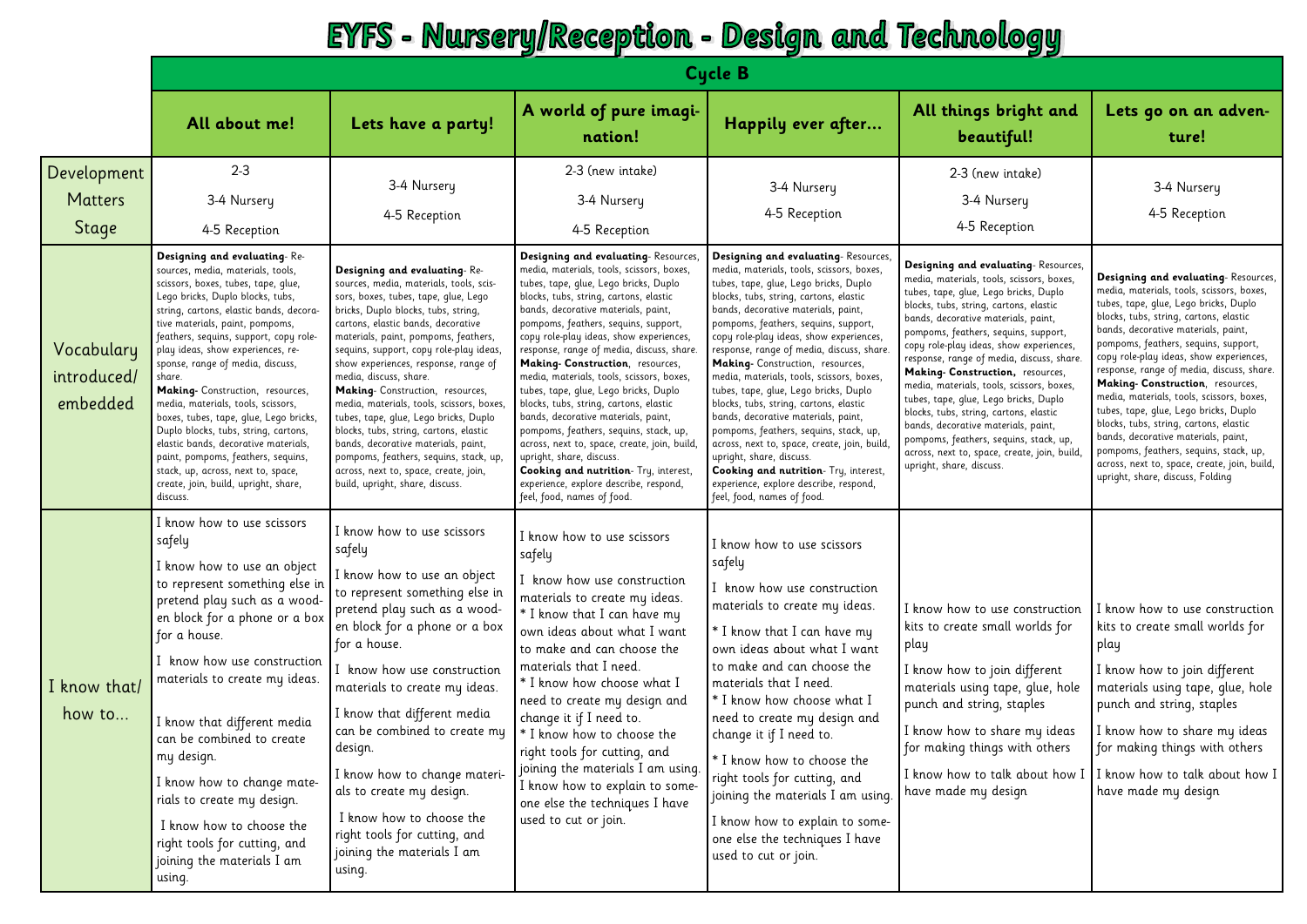

## KS1 - Design and Technology - Curriculum Progression



|                             | <b>Key Stage 1</b>                                                                                                                                                                              |                                                                                                                                                                                            |  |  |  |  |  |
|-----------------------------|-------------------------------------------------------------------------------------------------------------------------------------------------------------------------------------------------|--------------------------------------------------------------------------------------------------------------------------------------------------------------------------------------------|--|--|--|--|--|
|                             | <b>LEARNING PROGRESSION</b>                                                                                                                                                                     |                                                                                                                                                                                            |  |  |  |  |  |
|                             | DE 1a. I can explore objects and designs and begin to describe what I like<br>about things                                                                                                      | DE 1b. I can explore objects and designs to identify likes and dislikes of the designs                                                                                                     |  |  |  |  |  |
| Designing and<br>evaluating | DE 2a. I can say what materials and tools I will use from a limited selection.                                                                                                                  | DE 2b. I can say what materials and tools I will use from a limited selection and justify my<br>choices.                                                                                   |  |  |  |  |  |
|                             | DE 3a. I can suggest improvements to existing designs                                                                                                                                           | DE 3b. I can suggest improvements to existing designs to my own and others work                                                                                                            |  |  |  |  |  |
|                             | DE 4a. I can design products that have a clear purpose and an intended user                                                                                                                     | DE 4b I can explore how products have been created                                                                                                                                         |  |  |  |  |  |
|                             | DE 5a. I can design using drawings or sketches                                                                                                                                                  | DE 5b. I can model simple designs using software                                                                                                                                           |  |  |  |  |  |
|                             | DE 6a. I can experiment with design                                                                                                                                                             | DE 6b. I can refine my design as work progresses.                                                                                                                                          |  |  |  |  |  |
|                             | Materials:<br>MM 1a. I can cut materials safely using tools provided.<br>MM 2a. I can demonstrate a range of cutting and shaping techniques (such as<br>tearing, cutting, folding and curling). | Materials:<br>MM 1b. I can measure and mark out to nearest cm.<br>MM 2b. I can demonstrate a range of joining techniques (such as gluing, hinges or<br>combining materials to strengthen). |  |  |  |  |  |
|                             | Textiles:<br>MT 1a. I can shape textiles using templates.<br>MT 2a. I can colour and decorate textiles                                                                                          | Textiles:<br>MT 1b. I can join textiles using running stitch.<br>MT 2b. I can colour and decorate textiles using a number of techniques                                                    |  |  |  |  |  |
| Making                      | <b>Electricals and electronics:</b><br>MEL 1a. I can recognise if a battery operated device works or not.                                                                                       | <b>Electricals and electronics:</b><br>MEL 1b. I can diagnose faults in battery operated devices (such as low battery, water<br>damage or battery terminal damage).                        |  |  |  |  |  |
|                             | Construction:<br>MC 1a. I can use materials to practise drilling, screwing, gluing and nailing<br>materials to make and strengthen products.                                                    | Construction:<br>MC 1b. I can construct using drilling, screwing, gluing and nailing materials to make and<br>strengthen products.                                                         |  |  |  |  |  |
|                             | Mechanics:<br>MME 1a. I can create products using wheels and axles.                                                                                                                             | Mechanics:<br>MME 1b. I can create products using levers, sliders and pivots.                                                                                                              |  |  |  |  |  |
| Nutrition<br>Cooking<br>and | CN 1a. I can cut ingredients safely and hygienically.                                                                                                                                           | CN 1b. I can cut, peel or grate ingredients safely and hygienically. I can measure or weigh<br>using measuring cups or electronic scales.                                                  |  |  |  |  |  |
|                             | CN 2a. I understand where food comes from                                                                                                                                                       | CN 2b. I can use the basic principles of a healthy and varied diet to prepare dishes.                                                                                                      |  |  |  |  |  |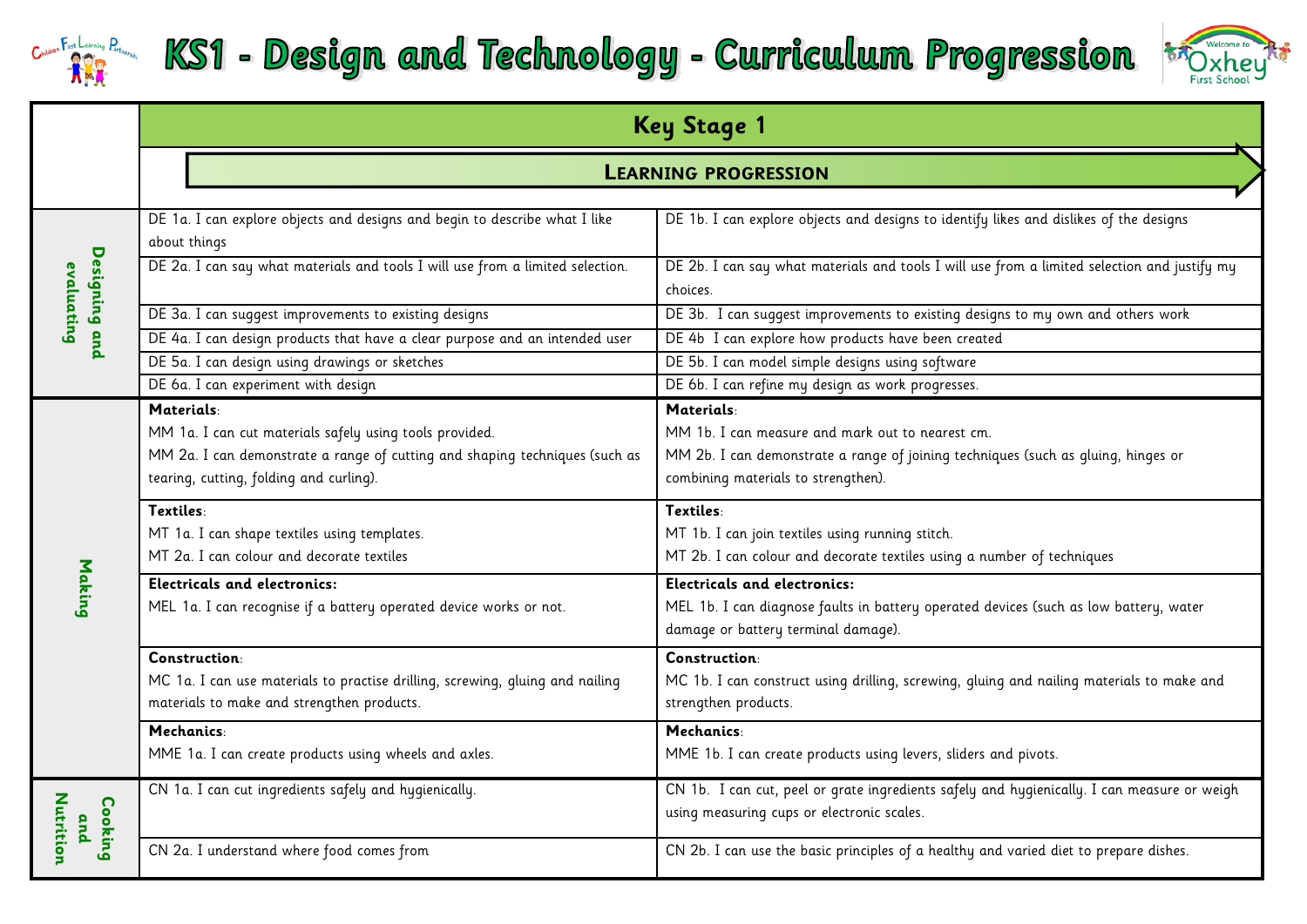#### KS1 - Design and Technology

| <b>Cycle A</b>                                                                                                                                                                                                                                                                                                                                                                                                                                                                                                                                                                                                                                                                                                                                                                                                                                                                                                                                                        |                                                                                                                                                                                                                                                                                                                                                                                                                                                                                                                                                                                                                                                                                                                                                                                                                                                                                                                                                                                                                                                                                                  |                                                                                                                                                                                                                                                                                                                                                                                                                                                                                                                                                                                                                                                                                                                                                                                                                                                                                                                             |  |  |  |
|-----------------------------------------------------------------------------------------------------------------------------------------------------------------------------------------------------------------------------------------------------------------------------------------------------------------------------------------------------------------------------------------------------------------------------------------------------------------------------------------------------------------------------------------------------------------------------------------------------------------------------------------------------------------------------------------------------------------------------------------------------------------------------------------------------------------------------------------------------------------------------------------------------------------------------------------------------------------------|--------------------------------------------------------------------------------------------------------------------------------------------------------------------------------------------------------------------------------------------------------------------------------------------------------------------------------------------------------------------------------------------------------------------------------------------------------------------------------------------------------------------------------------------------------------------------------------------------------------------------------------------------------------------------------------------------------------------------------------------------------------------------------------------------------------------------------------------------------------------------------------------------------------------------------------------------------------------------------------------------------------------------------------------------------------------------------------------------|-----------------------------------------------------------------------------------------------------------------------------------------------------------------------------------------------------------------------------------------------------------------------------------------------------------------------------------------------------------------------------------------------------------------------------------------------------------------------------------------------------------------------------------------------------------------------------------------------------------------------------------------------------------------------------------------------------------------------------------------------------------------------------------------------------------------------------------------------------------------------------------------------------------------------------|--|--|--|
| <b>Toy Story</b>                                                                                                                                                                                                                                                                                                                                                                                                                                                                                                                                                                                                                                                                                                                                                                                                                                                                                                                                                      | <b>Castles</b>                                                                                                                                                                                                                                                                                                                                                                                                                                                                                                                                                                                                                                                                                                                                                                                                                                                                                                                                                                                                                                                                                   | <b>Finding Nemo</b>                                                                                                                                                                                                                                                                                                                                                                                                                                                                                                                                                                                                                                                                                                                                                                                                                                                                                                         |  |  |  |
| DE1A, DE2A, DE3A, DE4A, DE5A, DE6A, MME1A, MEL1A<br>DE1B, DE2B, DE3B, DE4B, DE5B, DE6B MEL1B                                                                                                                                                                                                                                                                                                                                                                                                                                                                                                                                                                                                                                                                                                                                                                                                                                                                          | DE1A, DE2A, DE3A, DE4A, DE5A, DE6A, MM1A, MM2A, MC1A<br>DE1B, DE2B, DE3B, DE4B, DE5B, DE6B, MM1B, MM2B,<br>MC <sub>1</sub> B                                                                                                                                                                                                                                                                                                                                                                                                                                                                                                                                                                                                                                                                                                                                                                                                                                                                                                                                                                     | DE1A, DE2A, DE3A, DE4A, DE5A, DE6A, CN1A, CN2A<br>DE1B, DE2B, DE3B, DE4B, DE5B, DE6B, CN1B, CN2B                                                                                                                                                                                                                                                                                                                                                                                                                                                                                                                                                                                                                                                                                                                                                                                                                            |  |  |  |
| Bud Luckey/Bob Pauley-Designers for Toy Story                                                                                                                                                                                                                                                                                                                                                                                                                                                                                                                                                                                                                                                                                                                                                                                                                                                                                                                         | William the Conqueror - Stafford Castle                                                                                                                                                                                                                                                                                                                                                                                                                                                                                                                                                                                                                                                                                                                                                                                                                                                                                                                                                                                                                                                          | Joe Wicks                                                                                                                                                                                                                                                                                                                                                                                                                                                                                                                                                                                                                                                                                                                                                                                                                                                                                                                   |  |  |  |
| Explore, object, product, deconstruct, design, begin to describe, likes,<br>select tools, scissors, hammer, saw, screw driver, drill, materials, card,<br>paper, fabric, string, ribbon, card board, tubes, boxes, cotton reels,<br>wood, plastic, bottles, dowel, straws, wheels, nails, glue, tape. limited<br>selection, suggest, improve, existing designs, clear purpose, intended<br>user (audience), drawing, sketching, discuss, share, guided evaluation,<br>like, dislike, fit for purpose, test, change.<br>Materials - cut, tear, fold, curl, shape, safely, tools, scissors,<br>hammer, saw, screw driver, materials, card, paper, fabric, string,<br>ribbon, card board, tubes, boxes, cotton reels, wood, plastic, bottles,<br>dowel, straws, wheels, nails, glue, tape.<br>Electricals and electronics - recognise, notice, say, battery<br>operated, run, working, not working, device.<br>Mechanics - product, levers, wheels, axles, move, freely. | Explore, object, product, deconstruct, design, begin to describe, likes, select<br>tools, scissors, hammer, saw, screw driver, drill, materials, card, paper, fabric,<br>string, ribbon, card board, tubes, boxes, cotton reels, wood, plastic, bottles,<br>dowel, straws, wheels, nails, glue, tape. limited selection, suggest, improve,<br>existing designs, clear purpose, intended user (audience), drawing, sketching,<br>discuss, share, guided evaluation, like, dislike, fit for purpose, test, change.<br>Materials - cut, tear, fold, curl, shape, safely, tools, scissors, hammer, saw,<br>screw driver, materials, card, paper, fabric, string, ribbon, card board, tubes,<br>boxes, cotton reels, wood, plastic, bottles, dowel, straws, wheels, nails, glue,<br>tape.<br><b>Construction</b> - practise, materials, card, paper, fabric, string, ribbon, card<br>board, tubes, boxes, wood, plastic, bottles, dowel, straws, wheels, screws,<br>nails, glue, tape, tools, scissors, hammer, saw, screw driver, practise, drilling,<br>screwing, gluing, nailing, make, strengthen | Explore, object, product, deconstruct, design, begin to describe, likes,<br>select tools. limited selection, suggest, improve, existing designs, clear<br>purpose, intended user (audience), drawing, sketching, discuss, share,<br>guided evaluation, like, dislike, fit for purpose, test, change.<br>Cooking- Cut, ingredients, names of ingredients, prepare, safely,<br>hygienically, clean, utensils, knife, chopping board, chop, cut, slice, mix,<br>stir.                                                                                                                                                                                                                                                                                                                                                                                                                                                          |  |  |  |
| I know how to recognise if a battery operated device works or not.<br>I know how to diagnose faults in battery operated<br>devices (such as low battery, water damage or battery<br>terminal damage).<br>I know how to explore objects and designs, describing what I like and<br>dislike about things.<br>I know how to choose materials and tools from a limited selection<br>and justify my choices.<br>I know how to suggest improvements to existing designs and my<br>own and others' work<br>I know how to design products that have a clear purpose and<br>intended user.<br>I know how to explore how products have been created.<br>I know how to design using drawing or sketches and model simple<br>designs using software.<br>I know how to experiment with design and refine my design as<br>work progresses.                                                                                                                                          | I know how to measure and mark out to the nearest cm.<br>I know how to demonstrate a range of cutting and shaping techniques (such<br>as tearing, cutting, folding and curling) and a range of joining<br>techniques (such as gluing, hinges or combining materials to<br>strengthen).<br>I know that I can use materials to practise and construct using drilling,<br>screwing, gluing and nailing materials to make and strengthen products.<br>I know how to explore objects and designs, describing what I like and dislike<br>about things.<br>I know how to choose materials and tools from a limited selection and<br>justify my choices.<br>I know how to suggest improvements to existing designs and my own and<br>others' work<br>I know how to design products that have a clear purpose and intended user.<br>I know how to explore how products have been created.<br>I know how to design using drawing or sketches and model simple designs<br>using software.<br>I know how to experiment with design and refine my design as work                                              | I know how to cut, peel or grate ingredients safely and hygienically.<br>I know how to measure or weigh using measuring cups<br>or electronic scales.<br>I know that food comes from different places.<br>I know how to use the basic principles of a healthy and varied<br>diet to prepare dishes.<br>I know how to explore objects and designs, describing what I like and<br>dislike about things.<br>I know how to choose materials and tools from a limited selection and<br>justify my choices.<br>I know how to suggest improvements to existing designs and my own<br>and others' work.<br>I know how to design products that have a clear purpose and intended<br>user.<br>I know how to explore how products have been created.<br>I know how to design using drawing or sketches and model simple<br>designs using software.<br>I know how to experiment with design and refine my design as work<br>progresses. |  |  |  |
|                                                                                                                                                                                                                                                                                                                                                                                                                                                                                                                                                                                                                                                                                                                                                                                                                                                                                                                                                                       |                                                                                                                                                                                                                                                                                                                                                                                                                                                                                                                                                                                                                                                                                                                                                                                                                                                                                                                                                                                                                                                                                                  | I know how to cut materials safely using tools provided.<br>progresses.                                                                                                                                                                                                                                                                                                                                                                                                                                                                                                                                                                                                                                                                                                                                                                                                                                                     |  |  |  |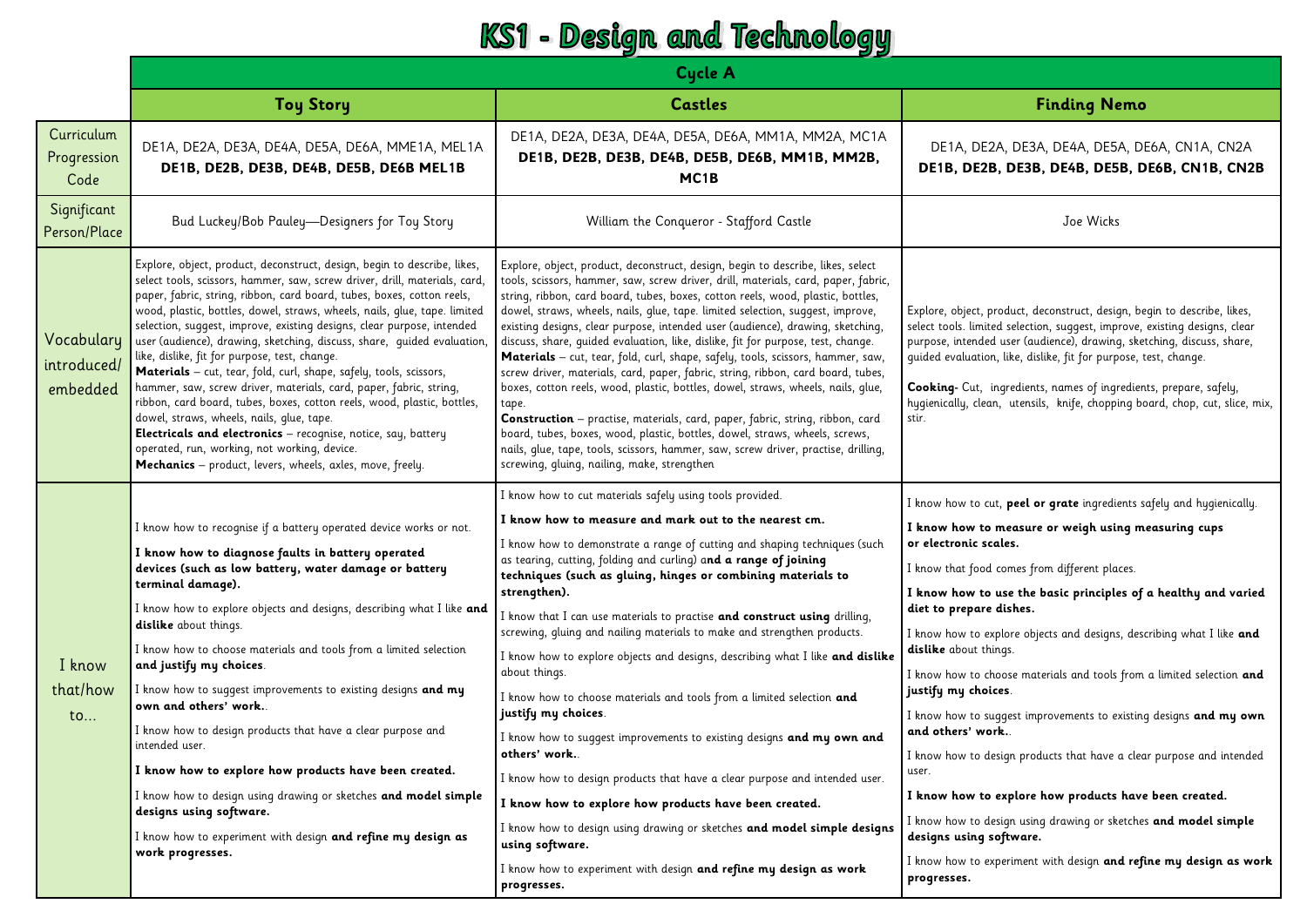#### KS1 - Design and Technology

|                                       | <b>Cycle B</b>                                                                                                                                                                                                                                                                                                                                                                                                                                                                                                                                                                                                                                                                                                                                                                                                                                         |                                                                                                                                                                                                                                                                                                                                                                                                                                                                                                                                                                                                                                                                                                                                                                                                          |                                                                                                                                                                                                                                                                                                                                                                                                                                                                                                                                                                                                                                                                                                                                                                                                                                                                                                                            |  |  |  |  |
|---------------------------------------|--------------------------------------------------------------------------------------------------------------------------------------------------------------------------------------------------------------------------------------------------------------------------------------------------------------------------------------------------------------------------------------------------------------------------------------------------------------------------------------------------------------------------------------------------------------------------------------------------------------------------------------------------------------------------------------------------------------------------------------------------------------------------------------------------------------------------------------------------------|----------------------------------------------------------------------------------------------------------------------------------------------------------------------------------------------------------------------------------------------------------------------------------------------------------------------------------------------------------------------------------------------------------------------------------------------------------------------------------------------------------------------------------------------------------------------------------------------------------------------------------------------------------------------------------------------------------------------------------------------------------------------------------------------------------|----------------------------------------------------------------------------------------------------------------------------------------------------------------------------------------------------------------------------------------------------------------------------------------------------------------------------------------------------------------------------------------------------------------------------------------------------------------------------------------------------------------------------------------------------------------------------------------------------------------------------------------------------------------------------------------------------------------------------------------------------------------------------------------------------------------------------------------------------------------------------------------------------------------------------|--|--|--|--|
|                                       | London's Burning!                                                                                                                                                                                                                                                                                                                                                                                                                                                                                                                                                                                                                                                                                                                                                                                                                                      | <b>Arctic Adventure</b>                                                                                                                                                                                                                                                                                                                                                                                                                                                                                                                                                                                                                                                                                                                                                                                  | Let's Go on Holiday!                                                                                                                                                                                                                                                                                                                                                                                                                                                                                                                                                                                                                                                                                                                                                                                                                                                                                                       |  |  |  |  |
| Curriculum<br>Progression<br>Code     | DE1A, DE2A, DE3A, DE4A, DE5A, DE6A<br>DE1B, DE2B, DE3B, DE4B, DE5B, DE6B, MME1B                                                                                                                                                                                                                                                                                                                                                                                                                                                                                                                                                                                                                                                                                                                                                                        | DE1A, DE2A, DE3A, DE4A, DE5A, DE6A, MT1A, MT2A<br>DE1B, DE2B, DE3B, DE4B, DE5B, DE6B, MT1B, MT2B                                                                                                                                                                                                                                                                                                                                                                                                                                                                                                                                                                                                                                                                                                         | DE1A, DE2A, DE3A, DE4A, DE5A, DE6A, CN1A, CN2A<br>DE1B, DE2B, DE3B, DE4B, DE5B, DE6B, CN1B, CN2B                                                                                                                                                                                                                                                                                                                                                                                                                                                                                                                                                                                                                                                                                                                                                                                                                           |  |  |  |  |
| Significant<br>Person/Place           | Little Moreton Hall                                                                                                                                                                                                                                                                                                                                                                                                                                                                                                                                                                                                                                                                                                                                                                                                                                    |                                                                                                                                                                                                                                                                                                                                                                                                                                                                                                                                                                                                                                                                                                                                                                                                          | Mary Berry                                                                                                                                                                                                                                                                                                                                                                                                                                                                                                                                                                                                                                                                                                                                                                                                                                                                                                                 |  |  |  |  |
| Vocabulary<br>introduced/<br>embedded | Explore, object, product, deconstruct, design, begin to describe,<br>likes, select tools, scissors, hammer, saw, screw driver, drill,<br>materials, card, paper, fabric, string, ribbon, card board, tubes,<br>boxes, cotton reels, wood, plastic, bottles, dowel, straws, wheels,<br>nails, glue, tape. limited selection, suggest, improve, existing<br>designs, clear purpose, intended user (audience), drawing, sketching,<br>discuss, share, quided evaluation, like, dislike, fit for purpose, test<br>change.<br>Materials - cut, tear, fold, curl, shape, safely, tools, scissors,<br>hammer, saw, screw driver, materials, card, paper, fabric, string,<br>ribbon, card board, tubes, boxes, cotton reels, wood, plastic,<br>bottles, dowel, straws, wheels, nails, glue, tape.<br>Mechanics - product, levers, wheels, axles, move, freely. | Explore, object, product, deconstruct, design, begin to describe, likes,<br>select tools, scissors, materials, card, paper, fabric, string, ribbon, card<br>board, tubes, boxes, cotton reels, wood, plastic, bottles, straws, glue,<br>tape. limited selection, suggest, improve, existing designs, clear<br>purpose, intended user (audience), drawing, sketching, discuss, share,<br>guided evaluation, like, dislike, fit for purpose, test, change.<br>Textiles - shape, fabric, template, colour, red, blue, yellow, green,<br>orange, pink, purple, black, white, brown, decorate, decorative<br>materials, paint, pompoms, feathers, sequins                                                                                                                                                     | Explore, object, product, deconstruct, design, begin to describe, likes,<br>select tools. limited selection, suggest, improve, existing designs, clear<br>purpose, intended user (audience), drawing, sketching, discuss, share,<br>quided evaluation, like, dislike, fit for purpose, test, change.<br>Cooking- Cut, ingredients, names of ingredients, prepare, safely,<br>hygienically, clean, utensils, knife, chopping board, chop, cut, slice, mix,<br>stir.                                                                                                                                                                                                                                                                                                                                                                                                                                                         |  |  |  |  |
| I know that/<br>how to                | I know how to create products using levers, sliders and<br>pivots.<br>I know how to explore objects and designs, describing what I like<br>and dislike about things.<br>I know how to choose materials and tools from a limited selection<br>and justify my choices.<br>I know how to suggest improvements to existing designs and my<br>own and others' work.<br>I know how to design products that have a clear purpose and<br>intended user.<br>I know how to explore how products have been created.<br>I know how to design using drawing or sketches and model<br>simple designs using software.<br>I know how to experiment with design and refine my design as<br>work progresses.                                                                                                                                                             | I know how to shape textiles using templates.<br>I know how to join textiles using running stitch.<br>I know how to colour and decorate textiles using a number of<br>techniques.<br>I know how to explore objects and designs, describing what I like and<br>dislike about things.<br>I know how to choose materials and tools from a limited selection<br>and justify my choices.<br>I know how to suggest improvements to existing designs and my<br>own and others' work<br>I know how to design products that have a clear purpose and<br>intended user.<br>I know how to explore how products have been created.<br>I know how to design using drawing or sketches and model simple<br>designs using software.<br>I know how to experiment with design and refine my design as<br>work progresses. | I know how to cut, peel or grate ingredients safely and hygienically.<br>I know how to measure or weigh using measuring cups<br>or electronic scales.<br>I know that food comes from different places.<br>I know how to use the basic principles of a healthy and varied<br>diet to prepare dishes.<br>I know how to explore objects and designs, describing what I like and<br>dislike about things.<br>I know how to choose materials and tools from a limited selection and<br>justify my choices.<br>I know how to suggest improvements to existing designs and my own<br>and others' work<br>I know how to design products that have a clear purpose and intended<br>user.<br>I know how to explore how products have been created.<br>I know how to design using drawing or sketches and model simple<br>designs using software.<br>I know how to experiment with design and refine my design as work<br>progresses. |  |  |  |  |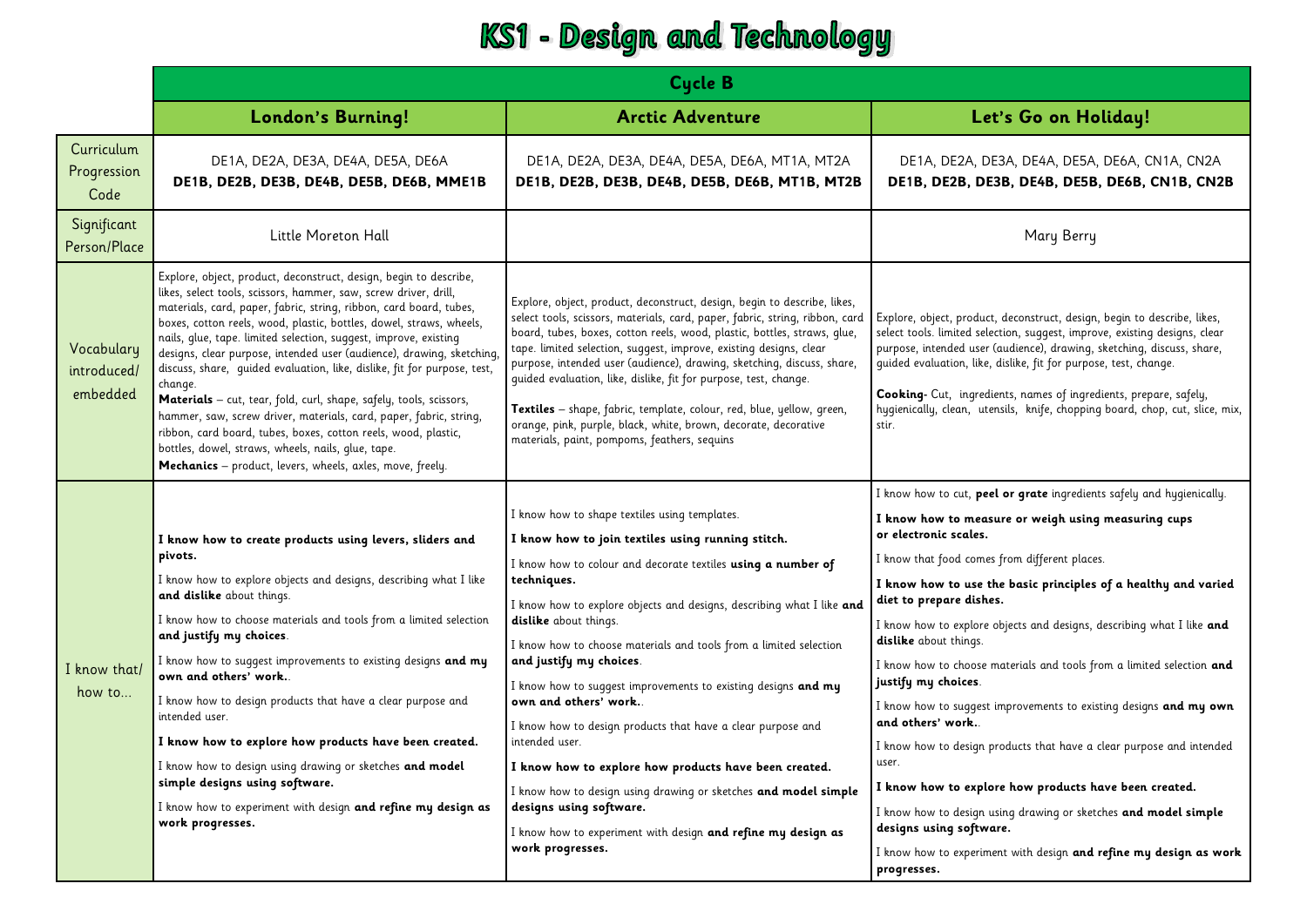

# Design and Technology - Curriculum Progression



|                          | <b>Key Stage 2</b>                                                                                                                                                                                        |                                                                                                                                                                                                                                                       |  |  |  |  |  |  |
|--------------------------|-----------------------------------------------------------------------------------------------------------------------------------------------------------------------------------------------------------|-------------------------------------------------------------------------------------------------------------------------------------------------------------------------------------------------------------------------------------------------------|--|--|--|--|--|--|
|                          | <b>LEARNING PROGRESSION</b>                                                                                                                                                                               |                                                                                                                                                                                                                                                       |  |  |  |  |  |  |
|                          | DE 1a- can design with purpose by identifying opportunities to design.<br>DE 2a- I can make products by working efficiently (such as by carefully selecting<br>from a wide range of materials and tools.) | DE 1b- I can design with purpose by identifying opportunities to design and justify my choices.<br>DE 2b- I can make products by working efficiently and with precision (such as by carefully<br>selecting from a wide range of materials and tools.) |  |  |  |  |  |  |
|                          | DE 3a- I can refine work as work progresses, evaluating the end product design.                                                                                                                           | DE 3b- I can refine work and techniques as work progresses, continually evaluating the<br>product design.                                                                                                                                             |  |  |  |  |  |  |
| Designing and evaluating | DE 4a- I can identify some of the great designers in all of the areas of study to<br>generate ideas for designs.                                                                                          | DE 4b- I can use software to design and represent product designs including labels.                                                                                                                                                                   |  |  |  |  |  |  |
|                          | DE 5a- I can improve upon existing designs, giving reasons for choices.                                                                                                                                   | DE 5b- I can identify some of the great designers in all of the areas of study (including<br>pioneers in horticultural techniques) to generate ideas for designs.                                                                                     |  |  |  |  |  |  |
|                          | DE 6a- I can use software to design and represent product designs.                                                                                                                                        | DE 6b- I can disassemble products to understand how they work.                                                                                                                                                                                        |  |  |  |  |  |  |
|                          | <b>Materials:</b><br>MM1a- I can cut materials accurately and safely by selecting appropriate tools.<br>MM2a- I can select appropriate joining techniques.                                                | Materials:<br>MM1b- I can measure and mark out to the nearest mm.<br>MM2b- I can apply appropriate cutting and shaping techniques that include cuts within<br>the perimeter of the material (such as slots or cut outs).                              |  |  |  |  |  |  |
|                          | Textiles:<br>MT1a- I can select the most appropriate techniques to decorate textiles.<br>MT2a- I can join textiles with appropriate stitching.                                                            | Textiles:<br>MT1b- I can understand the need for a seam allowance.                                                                                                                                                                                    |  |  |  |  |  |  |
| Making                   | <b>Electricals and electronics:</b><br>MEL 1a-I can create series circuits.                                                                                                                               | <b>Electricals and electronics:</b><br>MEL 1b- I can create parallel circuits.                                                                                                                                                                        |  |  |  |  |  |  |
|                          | Construction:<br>MC 1a- I can choose suitable techniques to construct products or to repair items.                                                                                                        | Construction:<br>MC 1b- I can strengthen materials using suitable techniques.                                                                                                                                                                         |  |  |  |  |  |  |
|                          | Mechanics:<br>MME 1a- To use scientific knowledge of the transference of forces to choose<br>appropriate mechanisms for a product (such as levers, winding mechanisms, pulleys<br>and gears).             | Mechanics:<br>MME 1b- I can use scientific knowledge to choose appropriate mechanisms for a product.                                                                                                                                                  |  |  |  |  |  |  |
|                          | Computing:                                                                                                                                                                                                | Computing:                                                                                                                                                                                                                                            |  |  |  |  |  |  |
|                          | MCP 1a- I can monitor models using software designed for this purpose.                                                                                                                                    | MCP 1b- I can control and monitor models using software designed for this purpose.                                                                                                                                                                    |  |  |  |  |  |  |
|                          | CN 1a- I can prepare ingredients hygienically using appropriate utensils.                                                                                                                                 | CN 1b- I can prepare ingredients hygienically selecting and using appropriate utensils.                                                                                                                                                               |  |  |  |  |  |  |
| nutrition                | CN 2a- I can measure accurately.                                                                                                                                                                          | CN 2b- I can measure ingredients to the nearest gram.                                                                                                                                                                                                 |  |  |  |  |  |  |
| Cooking and              | CN 3a- I can follow a recipe                                                                                                                                                                              | CN 3b- I can assemble and cook ingredients (controlling the temperature of the oven or hob, if<br>cooking).                                                                                                                                           |  |  |  |  |  |  |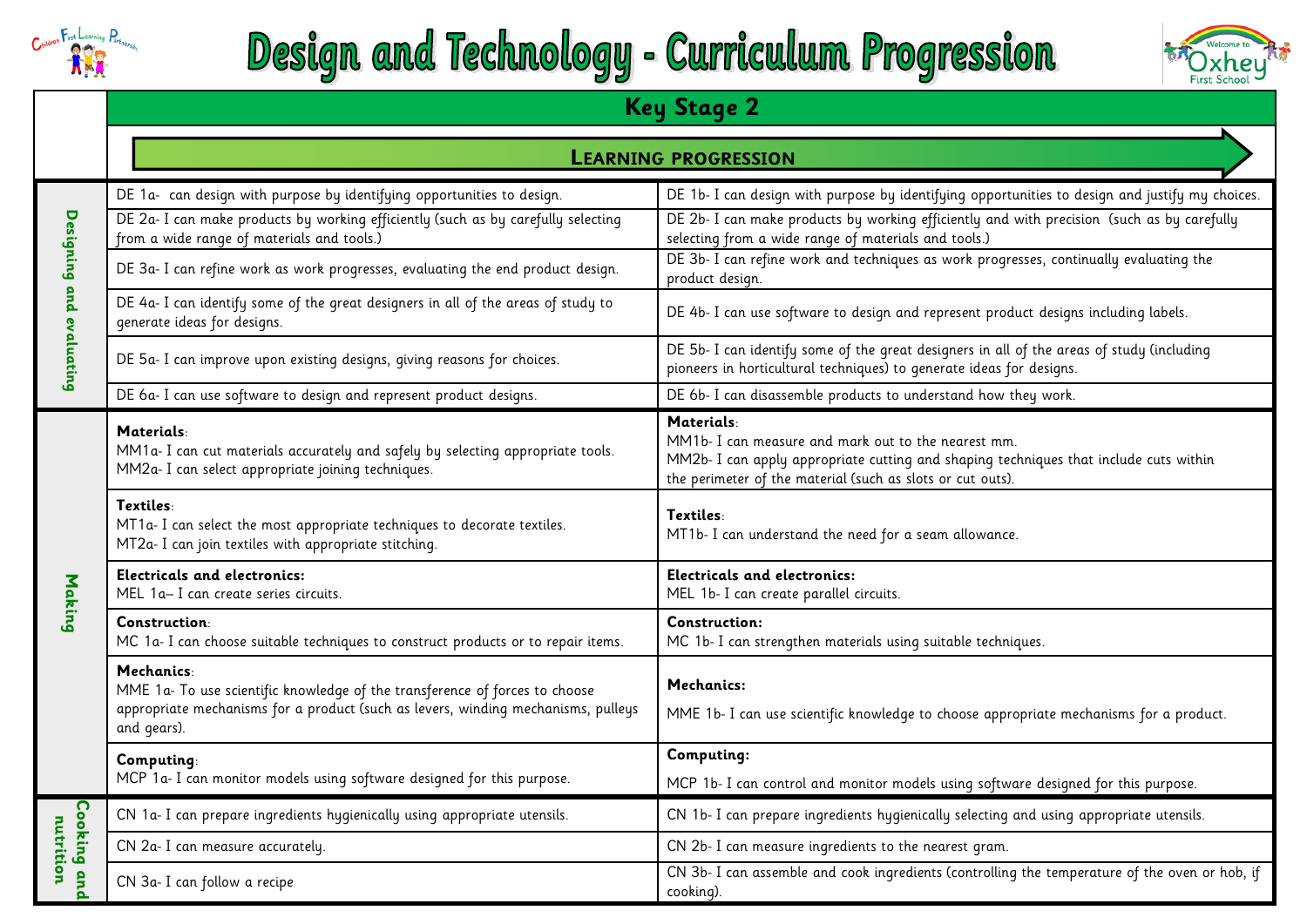### KS2 - Design and Technology

|                                       | <b>Cycle A</b>        |                                                                                                                                                                                                                                                                                                                                                                                                                                                                                                                                                                                                                                                                                                                                                                                                                                                                                                                                                                                                                                                                                                                                                                                                                                                                                                                                                                                                                                                                                                                                                                                                                                                                                         |                      |                                                                                                                                                                                                                                                                                                                                                                                                                                                                                                                                                                                                                                                                                                                                                                                                                                                                                                                                                                                                                                                                                                                                                                                                                                                                                                                                                                                                                                                                                                                                                                                                                                                                    |                                                                                                                                                                                                                                                                                                                                                                                                                                                                                                                                                                                                                                                                                                                                                                                                                                                                                                                                                                                                                                                      |  |
|---------------------------------------|-----------------------|-----------------------------------------------------------------------------------------------------------------------------------------------------------------------------------------------------------------------------------------------------------------------------------------------------------------------------------------------------------------------------------------------------------------------------------------------------------------------------------------------------------------------------------------------------------------------------------------------------------------------------------------------------------------------------------------------------------------------------------------------------------------------------------------------------------------------------------------------------------------------------------------------------------------------------------------------------------------------------------------------------------------------------------------------------------------------------------------------------------------------------------------------------------------------------------------------------------------------------------------------------------------------------------------------------------------------------------------------------------------------------------------------------------------------------------------------------------------------------------------------------------------------------------------------------------------------------------------------------------------------------------------------------------------------------------------|----------------------|--------------------------------------------------------------------------------------------------------------------------------------------------------------------------------------------------------------------------------------------------------------------------------------------------------------------------------------------------------------------------------------------------------------------------------------------------------------------------------------------------------------------------------------------------------------------------------------------------------------------------------------------------------------------------------------------------------------------------------------------------------------------------------------------------------------------------------------------------------------------------------------------------------------------------------------------------------------------------------------------------------------------------------------------------------------------------------------------------------------------------------------------------------------------------------------------------------------------------------------------------------------------------------------------------------------------------------------------------------------------------------------------------------------------------------------------------------------------------------------------------------------------------------------------------------------------------------------------------------------------------------------------------------------------|------------------------------------------------------------------------------------------------------------------------------------------------------------------------------------------------------------------------------------------------------------------------------------------------------------------------------------------------------------------------------------------------------------------------------------------------------------------------------------------------------------------------------------------------------------------------------------------------------------------------------------------------------------------------------------------------------------------------------------------------------------------------------------------------------------------------------------------------------------------------------------------------------------------------------------------------------------------------------------------------------------------------------------------------------|--|
|                                       | <b>Romans</b><br>Rule | <b>Vicious Volcanoes</b>                                                                                                                                                                                                                                                                                                                                                                                                                                                                                                                                                                                                                                                                                                                                                                                                                                                                                                                                                                                                                                                                                                                                                                                                                                                                                                                                                                                                                                                                                                                                                                                                                                                                | <b>The</b><br>Amazon | <b>Climate Change</b>                                                                                                                                                                                                                                                                                                                                                                                                                                                                                                                                                                                                                                                                                                                                                                                                                                                                                                                                                                                                                                                                                                                                                                                                                                                                                                                                                                                                                                                                                                                                                                                                                                              | <b>The Victorians</b>                                                                                                                                                                                                                                                                                                                                                                                                                                                                                                                                                                                                                                                                                                                                                                                                                                                                                                                                                                                                                                |  |
| Curriculum<br>Progression<br>Code     |                       | DE1A, DE2A, DE3A, DE4A, DE5A, DE6A, MME1A<br>DE1B, DE2B, DE3B, DE4B, DE5B, DE6B, MME1B                                                                                                                                                                                                                                                                                                                                                                                                                                                                                                                                                                                                                                                                                                                                                                                                                                                                                                                                                                                                                                                                                                                                                                                                                                                                                                                                                                                                                                                                                                                                                                                                  |                      | DE1A, DE2A, DE3A, DE4A, DE5A, DE6A, MEL1A, MCP1A                                                                                                                                                                                                                                                                                                                                                                                                                                                                                                                                                                                                                                                                                                                                                                                                                                                                                                                                                                                                                                                                                                                                                                                                                                                                                                                                                                                                                                                                                                                                                                                                                   | DE1A, DE2A, DE3A, DE4A, DE5A, DE6A, CN1A, CN2A, CN3A<br>DE1B, DE2B, DE3B, DE4B, DE5B, DE6B, MEL1B, MCP1B   DE1B, DE2B, DE3B, DE4B, DE5B, DE6B, CN1B, CN2B, CN3B                                                                                                                                                                                                                                                                                                                                                                                                                                                                                                                                                                                                                                                                                                                                                                                                                                                                                      |  |
| Significant<br>Person/Place           |                       |                                                                                                                                                                                                                                                                                                                                                                                                                                                                                                                                                                                                                                                                                                                                                                                                                                                                                                                                                                                                                                                                                                                                                                                                                                                                                                                                                                                                                                                                                                                                                                                                                                                                                         |                      | Iron Man/Thomas Edison                                                                                                                                                                                                                                                                                                                                                                                                                                                                                                                                                                                                                                                                                                                                                                                                                                                                                                                                                                                                                                                                                                                                                                                                                                                                                                                                                                                                                                                                                                                                                                                                                                             | Mrs Beeton                                                                                                                                                                                                                                                                                                                                                                                                                                                                                                                                                                                                                                                                                                                                                                                                                                                                                                                                                                                                                                           |  |
| Vocabulary<br>introduced/<br>embedded | N/A                   | Design, purpose, identify, deconstruct, disassemble, understand how they work,<br>design opportunities, justify, choice, product, efficiency, precision, carefully<br>select, wide range, tools, scissors, ruler, tape measure, pens and pencils for<br>marking, hammer, saw, pliers, junior hacksaw, bench hook, screw driver, drill,<br>glue gun, craft knife, hole punch, stapler, materials, card, paper, fabric, string,<br>ribbon, card board, tubes, boxes, cotton reels, wood, plastic, bottles, dowel,<br>straws, wheels, nails, glue, tape, refine as work progresses, share, discuss,<br>evaluate continually and end product design, identify, generate ideas from great<br>designers, horticulturalist or pioneers names, improve, existing designs, own<br>work (self), others work (peer), reason, choice, design using software, label,<br>represent, show, product designs.<br>Materials - measure, mark out, nearest, centimetre, millimetre, safely, cut,<br>fold, shape, accuracy, range of techniques e.g. gluing, hinging, put together<br>(combine) to strengthen, cuts in the perimeter e.g. slots or cut outs, select,<br>appropriate, tools, materials, technique, tools, scissors, ruler, tape measure, pens<br>and pencils for marking, hammer, saw, pliers, junior hacksaw, bench hook, screw<br>driver, drill, glue gun, craft knife, hole punch, stapler, materials, card, paper,<br>fabric, string, ribbon, card board, tubes, boxes, cotton reels, wood, plastic,<br>bottles, dowel, straws, wheels, nails, glue, tape<br>Mechanics - use, scientific knowledge, force, select appropriate, mechanisms,<br>levers, winding mechanisms, pulleys, gears. | N/A                  | Design, purpose, identify, deconstruct, disassemble, understand how they work, design<br>opportunities, justify, choice, product, efficiency, precision, carefully select, wide<br>range, tools, scissors, ruler, tape measure, pens and pencils for marking, hammer, saw,<br>pliers, junior hacksaw, bench hook, screw driver, drill, glue gun, craft knife, hole<br>punch, stapler, materials, card, paper, fabric, string, ribbon, card board, tubes, boxes,<br>cotton reels, wood, plastic, bottles, dowel, straws, wheels, nails, glue, tape, refine as<br>work progresses, share, discuss, evaluate continually and end product design, identify,<br>generate ideas from great designers, horticulturalist or pioneers names, improve,<br>existing designs, own work (self), others work (peer), reason, choice, design using<br>software, label, represent, show, product designs.<br>Materials - measure, mark out, nearest, centimetre, millimetre, safely, cut, fold,<br>shape, accuracy, range of techniques e.g. gluing, hinging, put together (combine) to<br>strengthen, cuts in the perimeter e.g. slots or cut outs, select, appropriate, tools,<br>materials, technique, tools, scissors, ruler, tape measure, pens and pencils for marking<br>hammer, saw, pliers, junior hacksaw, bench hook, screw driver, drill, glue gun, craft<br>knife, hole punch, stapler, materials, card, paper, fabric, string, ribbon, card board,<br>tubes, boxes, cotton reels, wood, plastic, bottles, dowel, straws, wheels, nails, qlue,<br>Electricals and electronics - create, parallel, circuit, wires, crocodile clips, battery,<br>bulbs, motors, buzzers | Design, purpose, identify, deconstruct, disassemble, understand how they work, design<br>opportunities, justify, choice, product, efficiency, precision, carefully select, wide range,<br>tools, scissors, ruler, tape measure, pens and pencils for marking, refine as work progresses,<br>share, discuss, evaluate continually and end product design, identify, generate ideas from<br>great designers, horticulturalist or pioneers names, improve, existing designs, own work<br>(self), others work (peer), reason, choice, design using software, label, represent, show,<br>product designs.<br>Cookery and Nutrition Prepare, ingredients, names of ingredients, hygienically, select,<br>use, appropriate, utensils, sterilise, knife, grater, peeler, pan, chopping board, fork, spoon,<br>plate, blender, bowl, whisk, scales, electronic scales, jug, measuring cup, measure, nearest,<br>gram, assemble, cook, control, temperature, microwave, oven, hob, stir, whisk, mix, chop,<br>slice, cut, bake, blend, fry, grate, knead, peel |  |
| I know that/<br>how to                | Art Unit<br>only      | Use scientific knowledge of the transference of forces<br>to choose appropriate mechanisms for a product<br>(such as levers, winding mechanisms, pulleys and<br>gears).<br>Design with purpose by identifying opportunities to<br>design and justify my choices.<br>Make products by working efficiently and with<br>precision (such as by carefully selecting from a wide<br>range of materials and tools.)<br>Refine work and techniques as work progresses,<br>continually evaluating the end product design.<br>Identify some of the great designers in all of the<br>areas of study to generate ideas for designs.<br>Use software to design and represent product designs<br>including labels.<br>Improve upon existing designs, giving reasons for<br>choices.<br>Disassemble products to understand how they work.                                                                                                                                                                                                                                                                                                                                                                                                                                                                                                                                                                                                                                                                                                                                                                                                                                                              | Art Unit<br>only     | <b>Control and monitor models using software designed</b><br>for this purpose.<br>Create series and parallel circuits.<br>Design with purpose by identifying opportunities to<br>design and justify my choices.<br>Make products by working efficiently and with<br>precision (such as by carefully selecting from a wide<br>range of materials and tools.)<br>Refine work and techniques as work progresses,<br>continually evaluating the end product design.<br>Identify some of the great designers in all of the areas of<br>study to generate ideas for designs.<br>Use software to design and represent product designs<br>including labels.<br>Improve upon existing designs, giving reasons for choices.<br>Disassemble products to understand how they work.                                                                                                                                                                                                                                                                                                                                                                                                                                                                                                                                                                                                                                                                                                                                                                                                                                                                                             | Prepare ingredients hygienically selecting and<br>using appropriate utensils.<br>Measure ingredients accurately to the nearest gram.<br>Follow a recipe.<br>Assemble and cook ingredients (controlling<br>the temperature of the oven or hob, if cooking).<br>Design with purpose by identifying opportunities to design<br>and justify my choices.<br>Make products by working efficiently and with precision<br>(such as by carefully selecting from a wide range of materials<br>and tools.)<br>Refine work and techniques as work progresses,<br>continually evaluating the end product design.<br>Identify some of the great designers in all of the areas of<br>study to generate ideas for designs.<br>Use software to design and represent product designs<br>including labels.<br>Improve upon existing designs, giving reasons for choices.<br>Disassemble products to understand how they work.                                                                                                                                           |  |